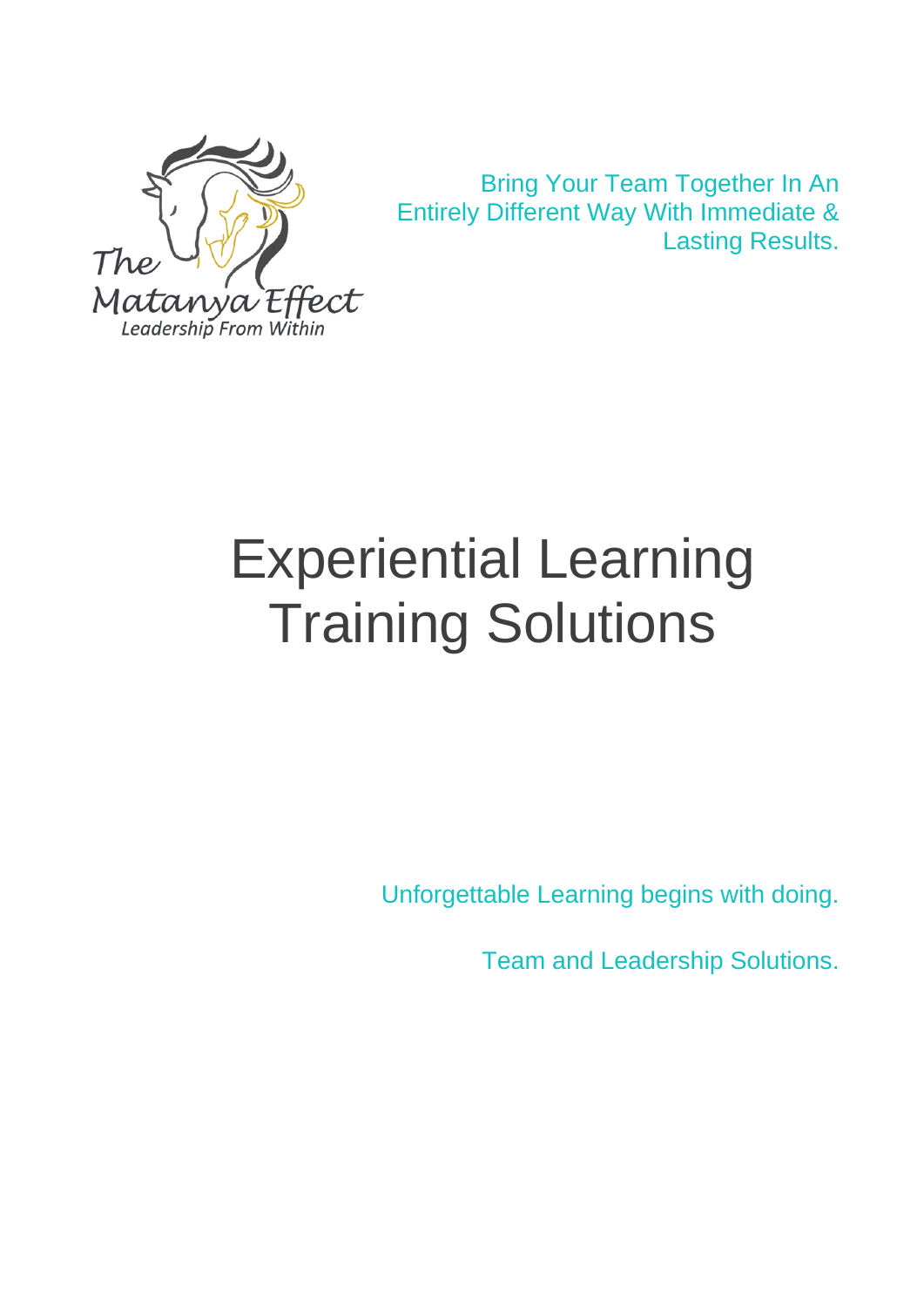## TABLE OF CONTENTS

| <b>ABOUT US</b>                   | 3              |
|-----------------------------------|----------------|
| <b>WHY HORSES?</b>                | 4              |
| <b>WHAT'S THE NEXT STEP?</b>      | 5              |
| <b>TEAMBUILDING SESSIONS</b>      | 6              |
| LEADERSHIP DEVELOPMENT SESSIONS   | $\overline{7}$ |
| <b>WHY ARE WE DIFFERENT?</b>      | 8              |
| <b>FREQUENTLY ASKED QUESTIONS</b> | 9              |
| <b>WHAT DO OTHERS SAY?</b>        | 12             |
| <b>CONTACT</b>                    | 14             |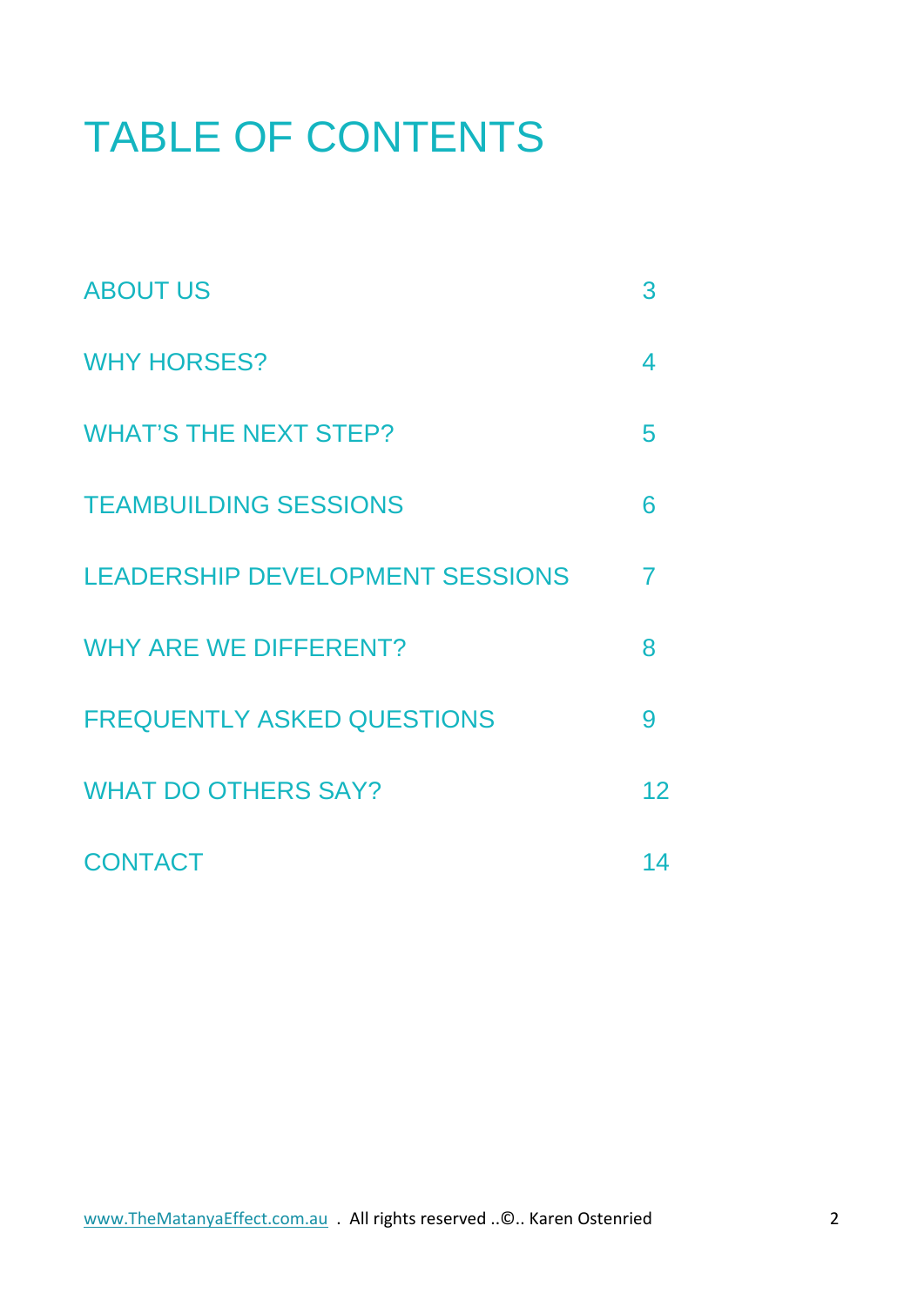

### *Thank you for considering us for your team-building and leadership development.*

The Matanya Effect has only been established in Kinglake since May 2017 however the programs we are licensed to use and the organisation we are accredited under (Equine Connection Inc.) have been established since 2009 and they have been executing outstanding team events throughout Canada, USA, Australia and New Zealand since then. They are approved by the Canadian Board of Education, and have many esteemed organisations as clients both commercial and not for profit.

## About us.

Your hosts, Karen Ostenried and Bernie Svoboda have been practising natural horsemanship for over 20 years with great success and see Equine Assisted Learning (EAL) as a practical application of horse behaviour to teach humans powerful life and business skills. Karen is an experienced facilitator and specialist trainer with backgrounds in medical science, operations, performance training and outdoor education.

[www.TheMatanyaEffect.com.au](http://www.thematanyaeffect.com.au/) . All rights reserved .. ©.. Karen Ostenried 3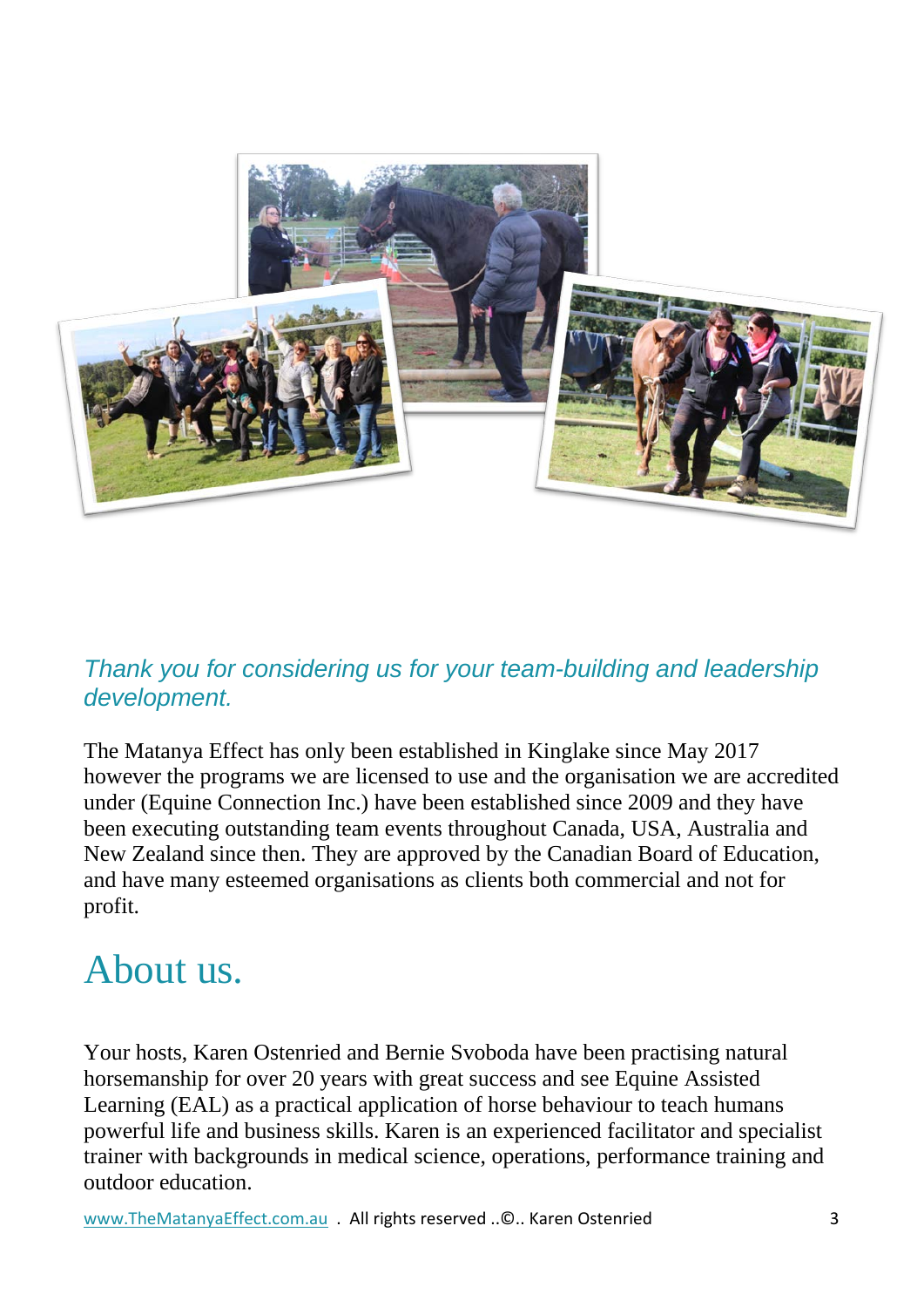We specialize in lasting change and immediate results to improve the profits of any organisation, through our experiential objectively driven training. Our unique, fun and innovative programs/sessions are a great way to retain and transfer the learning into the workplace. We offer a variety of programs that have been researched, tried and tested to fit the teams/individuals' solutions to their businesses.

We add a horse to the mix with your team! NO riding. These non-judgemental, honest and "will-tell-it-like-it-is"' horses are the teachers. If a horse doesn't have a leader, they will become the leader. The only way to learn and retain skills is to step out of our comfort zone.

## Why Horses?

#### They are a prey animal.

This means their senses are highly astute. They can hear our heart beat and they will react to the slightest changes within a team - allowing facilitators to find those "teachable moments" for your staff.

### They are just like us - sort of.

Horses have a lot to teach us, but they are also a lot like us. Herds to horses are teams to people. Horses require a leader that they trust and respect, just like we would love to have in the workplace. These parallels give us the ability to relate everything that happens in the arena to real life so that what you learn really sticks!

Quite simply, the horse does the teaching; facilitators are there to offer explanation and provide guidance as they work through to the solution. Working with horses creates memories that we can apply to our lives and retain far longer than sitting in 'just another classroom'. Lasting change, because you can't fool the teacher, means you must be authentic!

We are the one venue that will look after all your development needs through customized objectives and outcomes for your organization. We build the program based on your business values and team requirements.

When you invest in your team, you want results for both time and money that is spent. So how the heck are we different than other team building events you have tried? Participation, retention, fun and oh yeah.... a horse!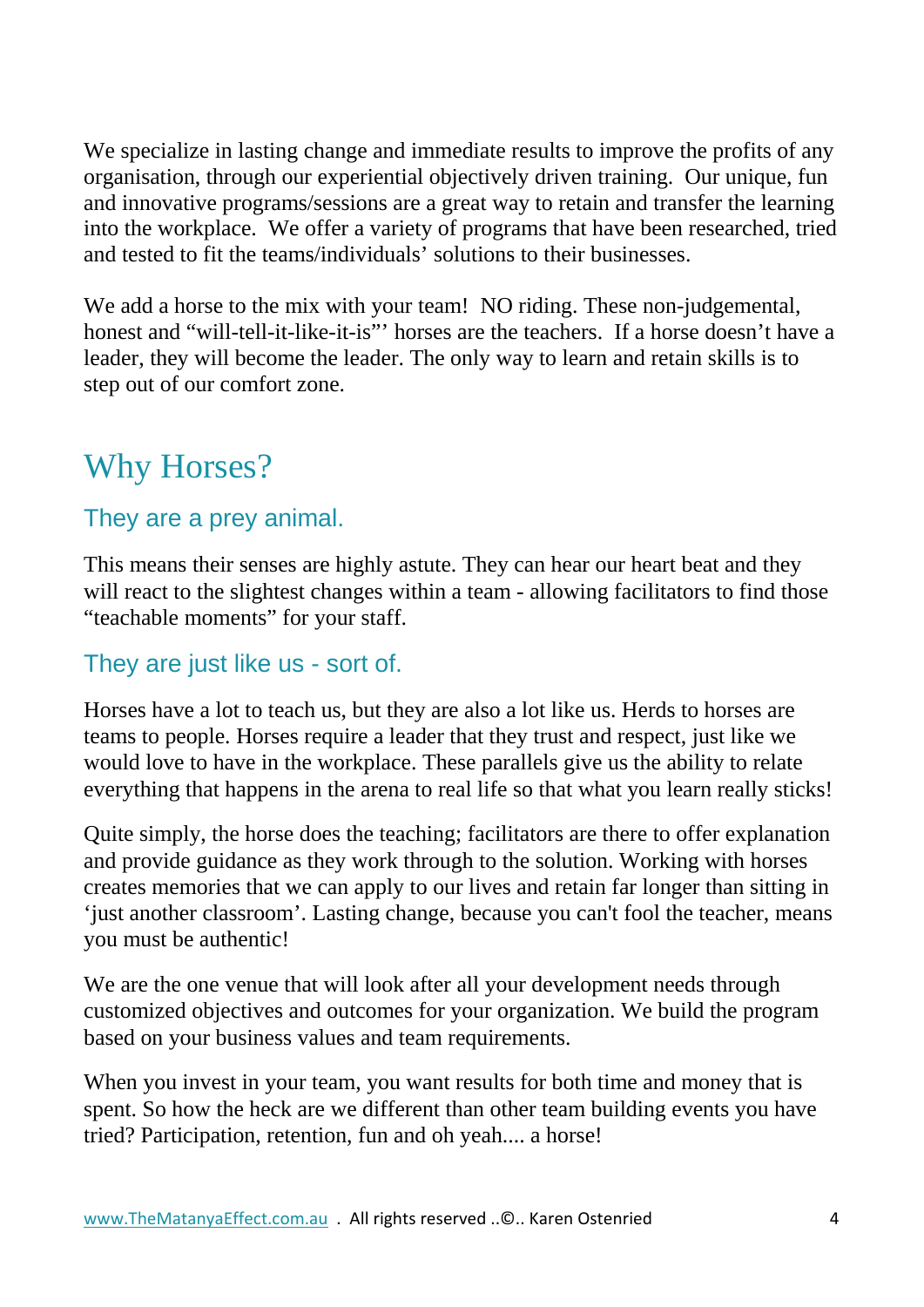- $\triangleright$  Your team will work with a living, majestic and huge animal, the horse who can only tell the truth, give immediate honest feedback and is totally nonjudgement.
- $\triangleright$  Your organization is unique and your training should be too. The parallels and connections between humans and horses are so strong, it's uncanny. You will get the results you are looking for.
- $\triangleright$  We tailor to your needs and budgets. We believe in helping people to achieve all they can so it's important to work within the budgets of businesses so everyone wins.
- $\triangleright$  The learning is experiential and therefore will be retained!

There are always three main attributes to a successful employee; knowledge, skills and experience. Knowledge can be memorized and now is freely available, experience is gained over time but SKILLS are the foundation of learning to be able to utilize the knowledge and experience any employee has gained.

At the most basic level of all skills are interpersonal communications skills, which also tends to be one of the most lacking in today's corporate environment. Horses reveal the hidden dynamics of your team or yourself. Program activities are designed to facilitate problem solving that encourages individuals to work cohesively as a team for positive results. This unique style of horse/human interaction is an effective approach to team building and leadership development and is a powerful metaphor for the work environment.

## What is the next step?

Connecting with us to discuss how we can help to solve your workplace pains! All the programs are developed by our certified experts specifically for your team and the objectives that you would like to hit in order to bring your team up to the next level.

The following is a brief description of our sessions. Please note their level. Easy to Medium are recommended as starters and building toward the advanced session. Advanced session must have at least one easy or medium session prior to attempting. In every session teamwork, leadership and communication are elements to be expanded and refined.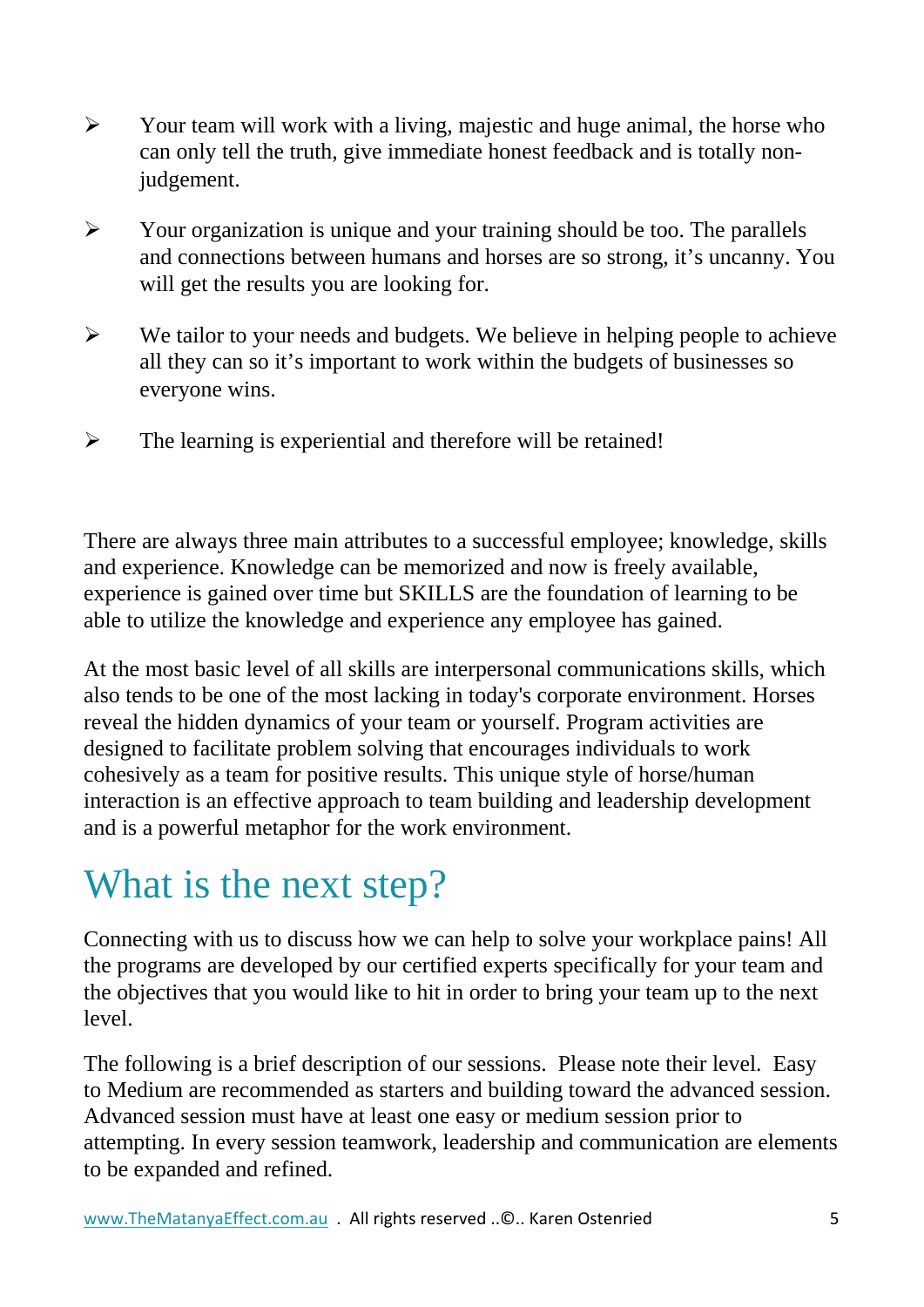## Team-building Sessions

#### **Starting the Journey and circuit training. (Easy) Building relationships and basic skills.**

Participants are encouraged to **develop relationships** differently. They are given a basic understanding of a new and different member and must become familiar with them and how the two can work together.

#### **Tug of War - Push Me Pull You – Give a little take a little. Communication and problem solving. (Medium)**

Participants are in teams and challenged to work through the different stations and use creativity and thinking outside the box to turn their horse around. Success will happen when they 'communicate' and work together.

### **Braniac - Who's The Brain – Listening and articulation without assumptions. (Easy).**

Your group will discover the power of 'articulation' in order to accomplish the task at hand in these interactive stations. The bonus to this will also be 'active listening' by the others in the team.

#### **Trust the Process - Blind Man's Adventure (Advanced)**

Trust is essential in a business and this one pushes participants to the limit! Push your team to a new level of trust that they can bring right back to the office!

#### **Tongue-Tied - Silent Communication – Finding different ways of doing things. (Medium)**

We forget how easy it is to tell someone to do a task or what our body language is projecting. The objective is to use silent communication and body language to guide each other's partners though the obstacles.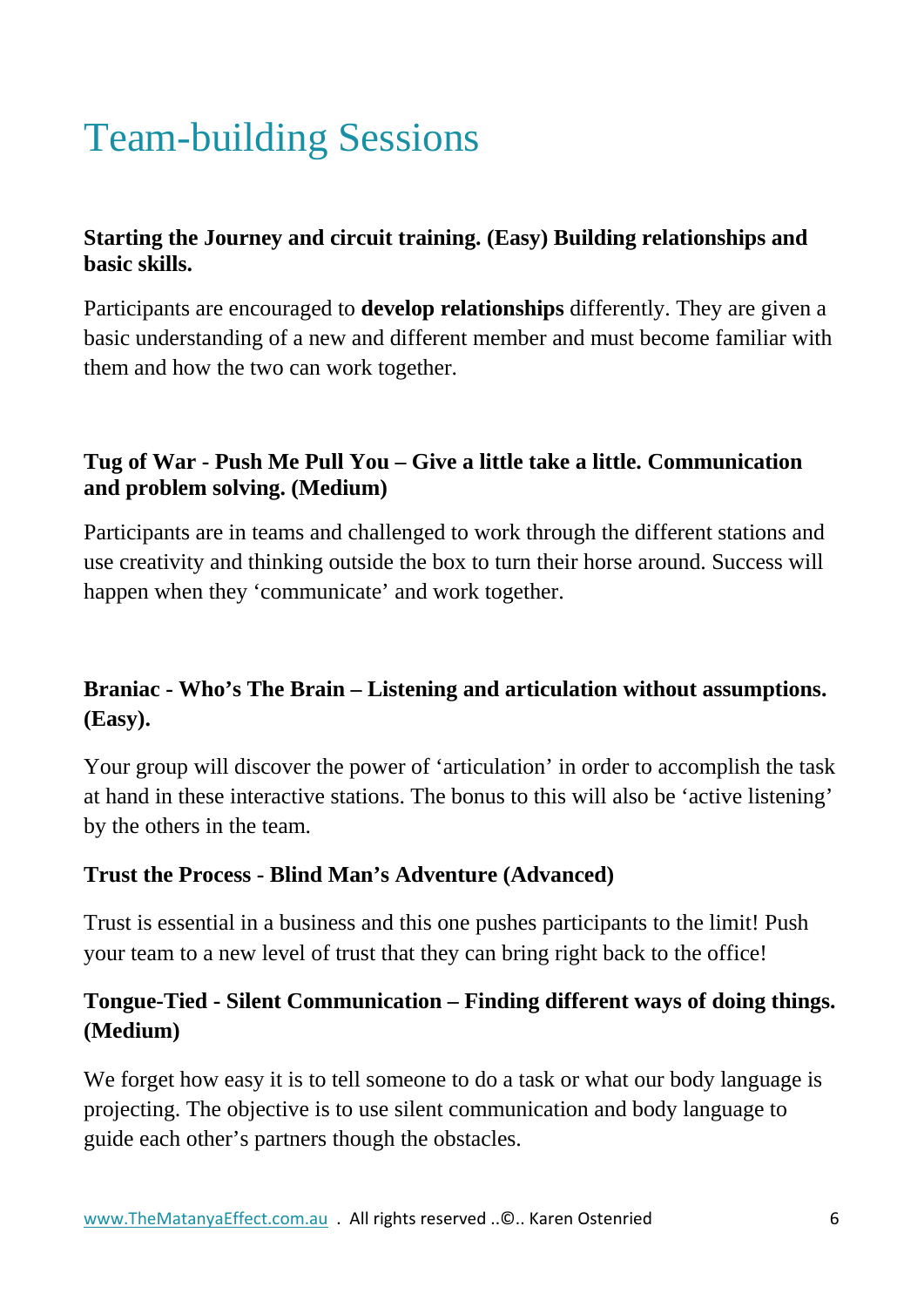#### **Go With the Flow - Thinking Inside The Box (Medium-Advanced)**

What does it take as a team to think outside the box? This challenges participants to work through a series of tasks, while emphasizing how they problem solve with plan development and **adaptability being key**. This session uses continuous changes in the environment to add another degree of difficulty to the planning and problem-solving tasks. They will need to become adaptable. It boosts awareness and the need to plan and change plans.

#### **Common Sense- Making Decisions and Problem solving. (Easy)**

The obstacles are set up in such a way that each team has to make a decision based on common sense in order to be successful and safe with their horse. This encourages teams to discuss their options and formulate a plan.

#### **Match that Horse- Negotiation.**

The team must successfully complete each obstacle and then their horse will select a piece of a puzzle. When they have completed the obstacles, they will have pieces of two or three different puzzles, so they must then negotiate in order to achieve the correct completed puzzle for success. True negotiation is always a win-win.

#### **Build your own course- (Team building and Leadership, change management) (Advanced.)**

This combines the plan development process, test and measure and adjustment. Each team (A and B) will chose and objective and then design and set up their own course with at least x elements. They must test and refine. The other team will then go through it. Teams will have difficulty if they do not work together or if their communication breaks down.

## Leadership Development Sessions

#### **Red Light Green Light- Focus in a changing environment. (Easy-Medium)**

Participants are asked to work through a course which simulates road hazards. The horses become their vehicles and all the team must be completely stopped when the light is red or they will get a ticket. This will test their ability to be very aware on their outside environment while heading toward their goal.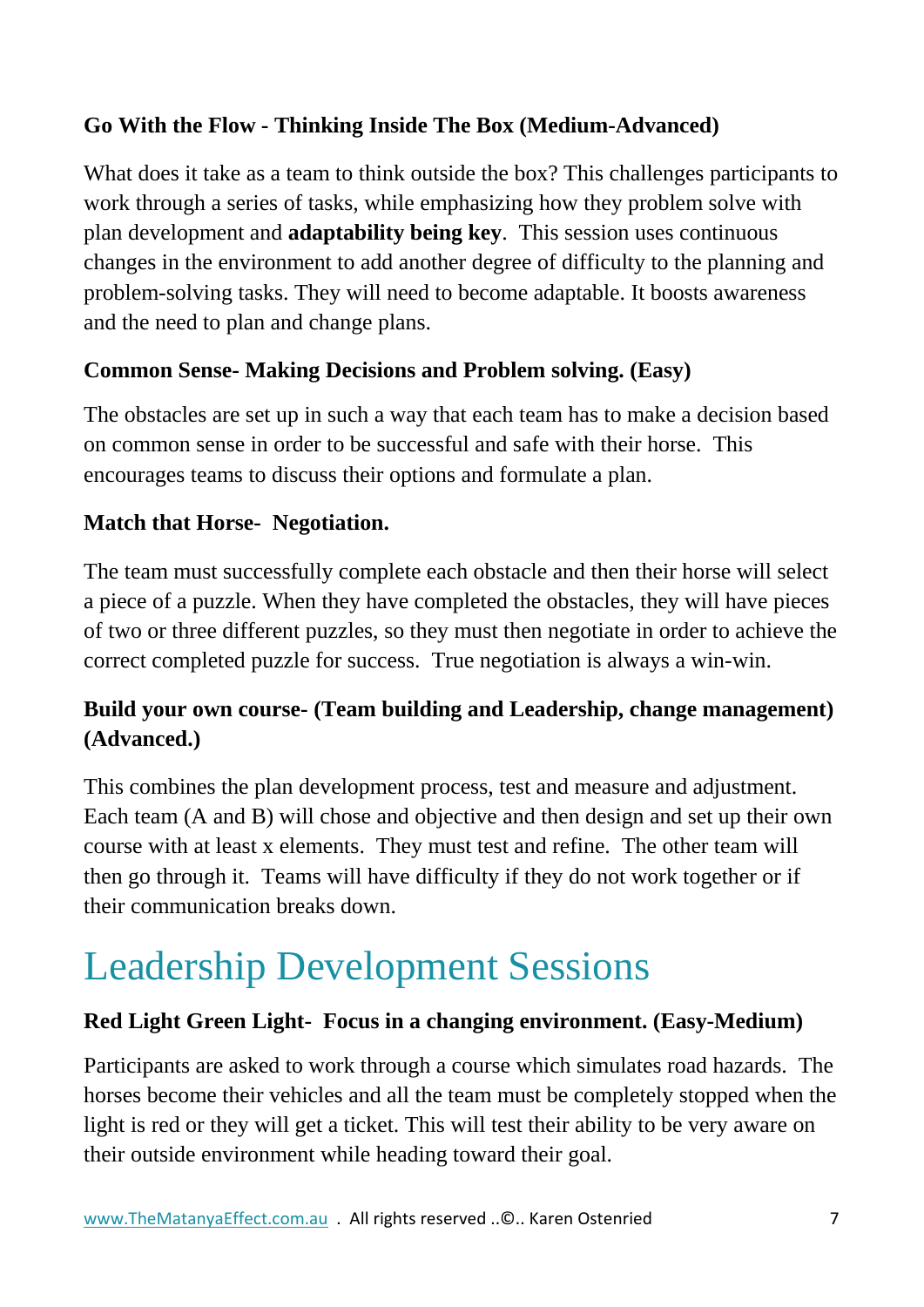#### **Blind Man's Adventure from Teambuilding is also suitable for leadership. (Medium) See above.**

#### **Horse in Pocket- Harness the horse power within your team. (Advanced)**

Horses are free in the arena and humans must work as a team to get their horse into a particular spot without touching the horse directly. This requires strategy, planning and adaptability. The horse will be uncooperative if the team is not working as one.

#### **Equine Billiards- The Pony Express (Advanced)**

Each person takes a turn to be the CEO, and similar to Horse in Pocket must nominate the goal, pick a team and get the desired horse in the correct position in the arena. Again, horses are not on a lead.

#### **It's All up to You- Choices, Risk verses Reward. (Medium –Advanced)**

Each team must choose the level of difficulty they will attempt at each obstacle. The higher the difficulty the greater the reward. The entire team will need to discuss capabilities and then the leader must make a decision, however the entire team will bear the results. If they fail they must repeat the task at a lower level until they achieve success. This will cost them time and receive a lower reward.

## Why are we different?

Our, one of a kind, BuildingBlockTM Certified Equine-Assisted Learning Program© will teach your group how four-legged teachers assist participants in learning the power and strength of non-verbal communication and change within themselves. This is a powerful journey of teaching, learning and understanding. This is NOT just a fun day out, well, it is still fun, but it is a skill building session that will give you an increase in profits. We can help you make sure you have the right people in the right positions.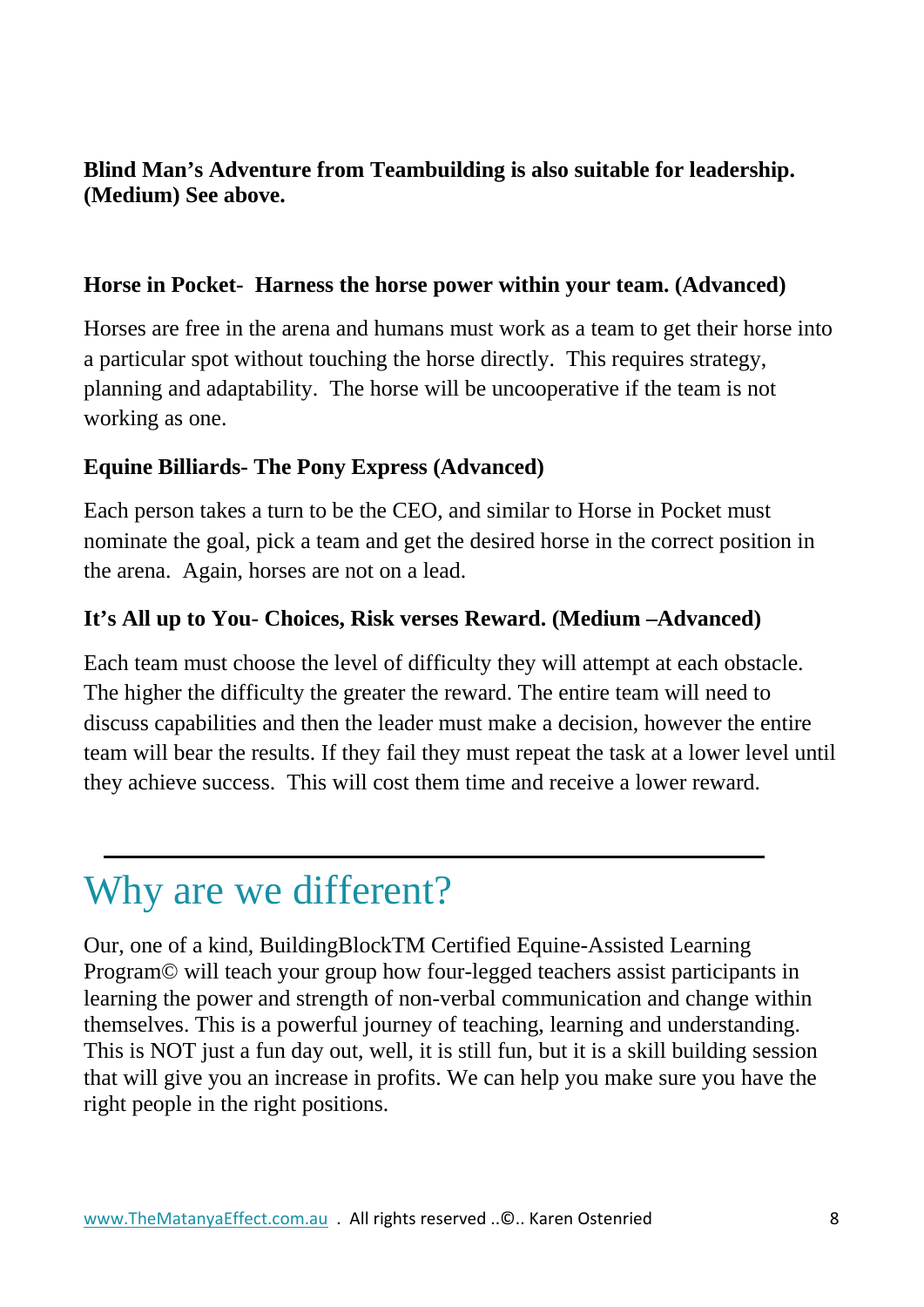## Frequently Asked Questions

## What can we expect?

## $FUN + HANDS ON$  I FARNING = CHANGF

- Immediate change through experiential learning
- Objective and outcomes tailored to your organization
- $\blacktriangleright$  Itemization of the issues facing the company (Optional).
- Solid understanding of who is in your team and how to effectively work together
- $\triangleright$  Great leadership comes with being a great communicator
- Horses reveal the hidden dynamics of your leaders and teams
- All our corporate programs have an accountability element to make sure that skills learned and developed in the arena are transferred back to the work place allowing you to have complete confidence that change will be implementable and long lasting.

## Are there additional charges after we book our program with you?

Absolutely not! You will find everything here for your Leaders and Teams. Your program includes:

- Nationally Certified Building Block program
- Certified Facilitators
- Heated training room and fenced arena close to Melbourne.
- A fun, engaging day of hands on skill building
- Catering (discussed when designing program)!
- Insurance Coverage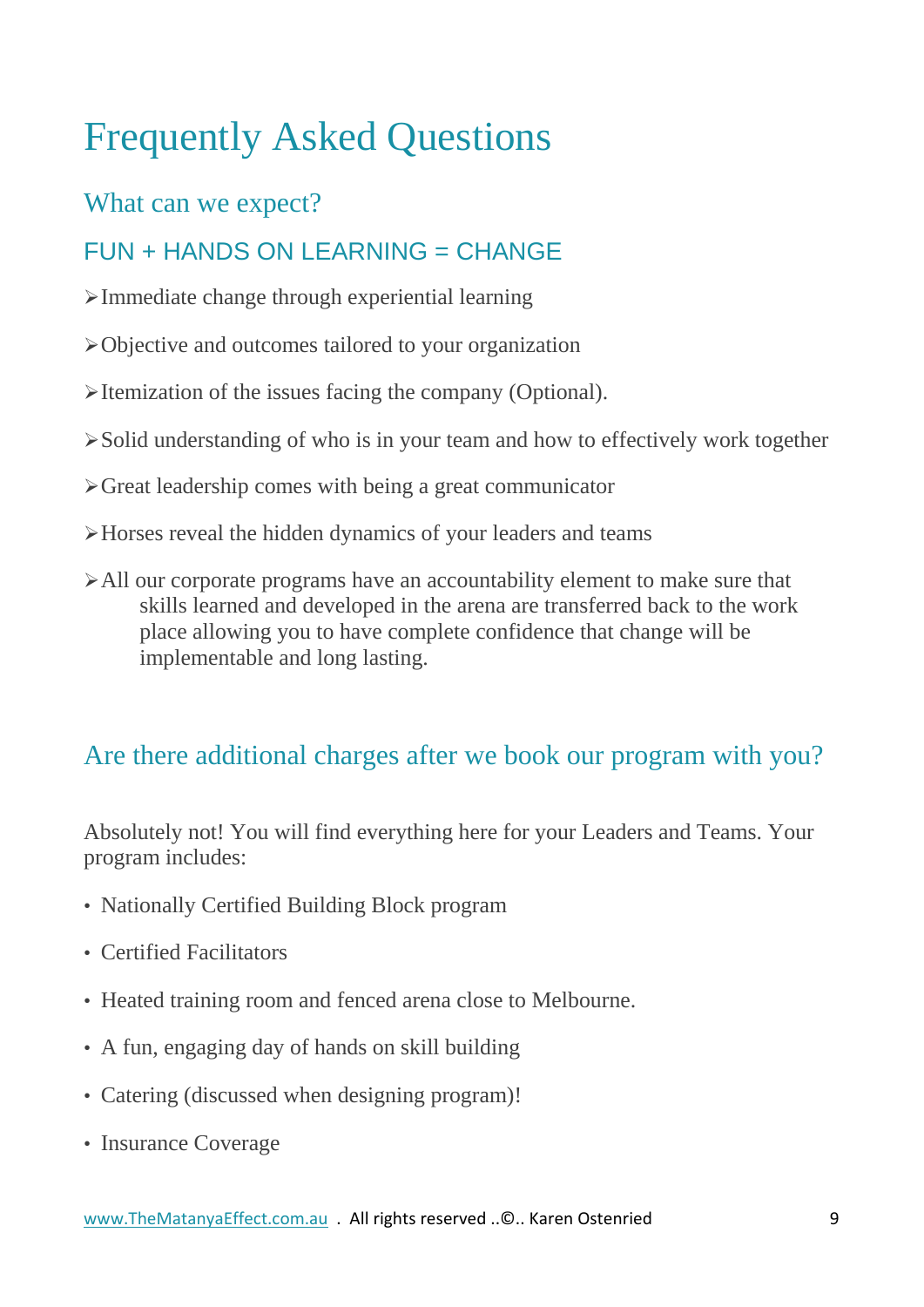## Why will this program work over others you have tried?

We are one of a kind. We are different. We are unique and we are fun. We have research backing our programs with proven results and outcomes your organization is looking for. The same actions bring the same results. If you want substantial results, then you have found the organization to bring about the change your leaders and teams need to take your company to that next level of profits.

### What group sizes do you work with?

As small as 2 and to a maximum of 8. Although we can cater for groups of 12 when combining non-horsey teambuilding and leadership activities in a program.

## Do I need horse experience?

Absolutely not. Our program does not require you to ride a horse so no prior experience is necessary. We inform every group of the rules and safety precautions to take around the animals and the arena. We always put safety first and we can accommodate everyone's different comfort levels around the horses. And if you do have horse experience, that's great too! This is not a horsemanship program so you will still get all the benefits!

## What if I (or my employees) are scared or don't like horses?

No worries! If you aren't being pushed out of your comfort zone, you aren't learning. This is an opportunity to overcome your fears or preconceived notions. Some of the people who have attended our workshops have started out petrified, but by the end of the program, they have all learned more about themselves and overcome their fear.

### What about the weather?

We have to be out there too so we understand the need for a warm environment. We continue in light showers or brief rain periods. We suggest you forward on our session information to your team members so they are appropriately dressed. Your program will take place regardless of the weather unless Code Red Fire danger or Thunder and lightning storms. We do have a heated training room, clean flushing toilets so you will be able to get relief from the weather throughout the program.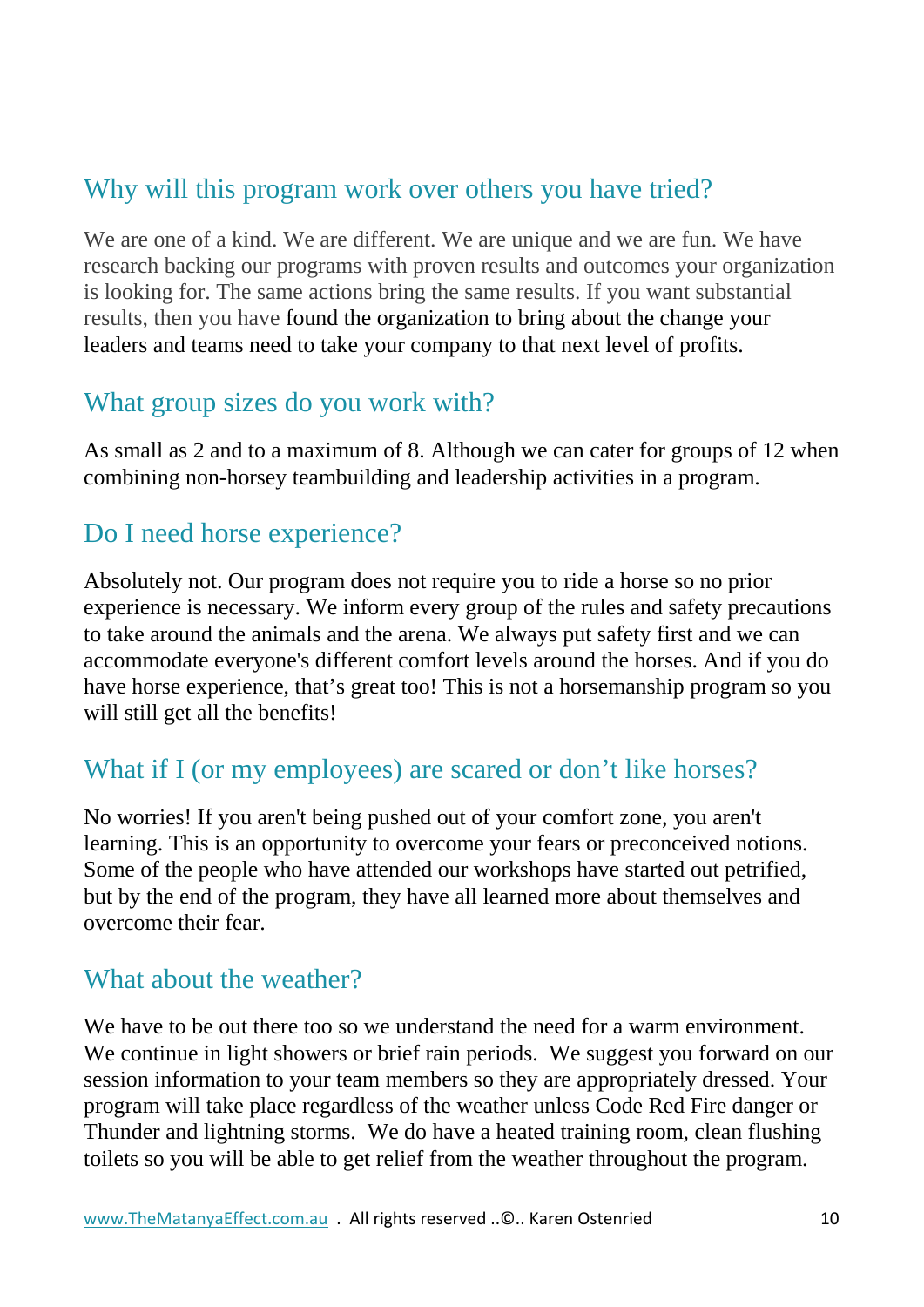## Do we ride the horses?

No. All of our work is on the ground. You will work alongside the horses as part of your team for the best and true reaction of the horse and the most beneficial way of learning for you. This way the horse can be its true self and not be "on the job"

### What should I wear?

Although chaps and a pair of cowboy boots aren't required, we do have certain safety requirements when it comes to your clothing. Simple things like closed toe shoes and dressing in clothes that you are ok with getting a little dusty. We will give you a full list of these safety measures, of course.

#### Where are you?

Kinglake. It takes about 1 to 1.5 hours driving for most people!

If you are from other places in the world just ask us where these programs are also being delivered as we have certified facilitators delivering these same programs in NSW, QLD, NT and NZ as well as North America and Europe.

### Are you qualified? What are your certifications?

Yes! Karen Ostenried is certified through the Academy of Equine Assisted Learning Inc, a leading organization in Equine Assisted Learning, Calgary Canada. We have certified facilitators all over the world. Karen has Level 2 First Aid, Karen and Bernie both have Working with Children Licenses, and exceptional experience in youth and adult learning techniques, outdoor education, logistics, operations, administration and science.

## Are you insured?

Yes, we carry extensive insurance for ourselves and those who attend our course.

## I'm allergic!

Knowing is half the battle! Just be sure to take an allergy pill before you come. Please inform us prior to coming. It is possible that some people are allergic to horses, however have never discovered it. We do carry antihistamines however only the non-prescription variety for such occasions and Karen and Bernie are trained in first aid.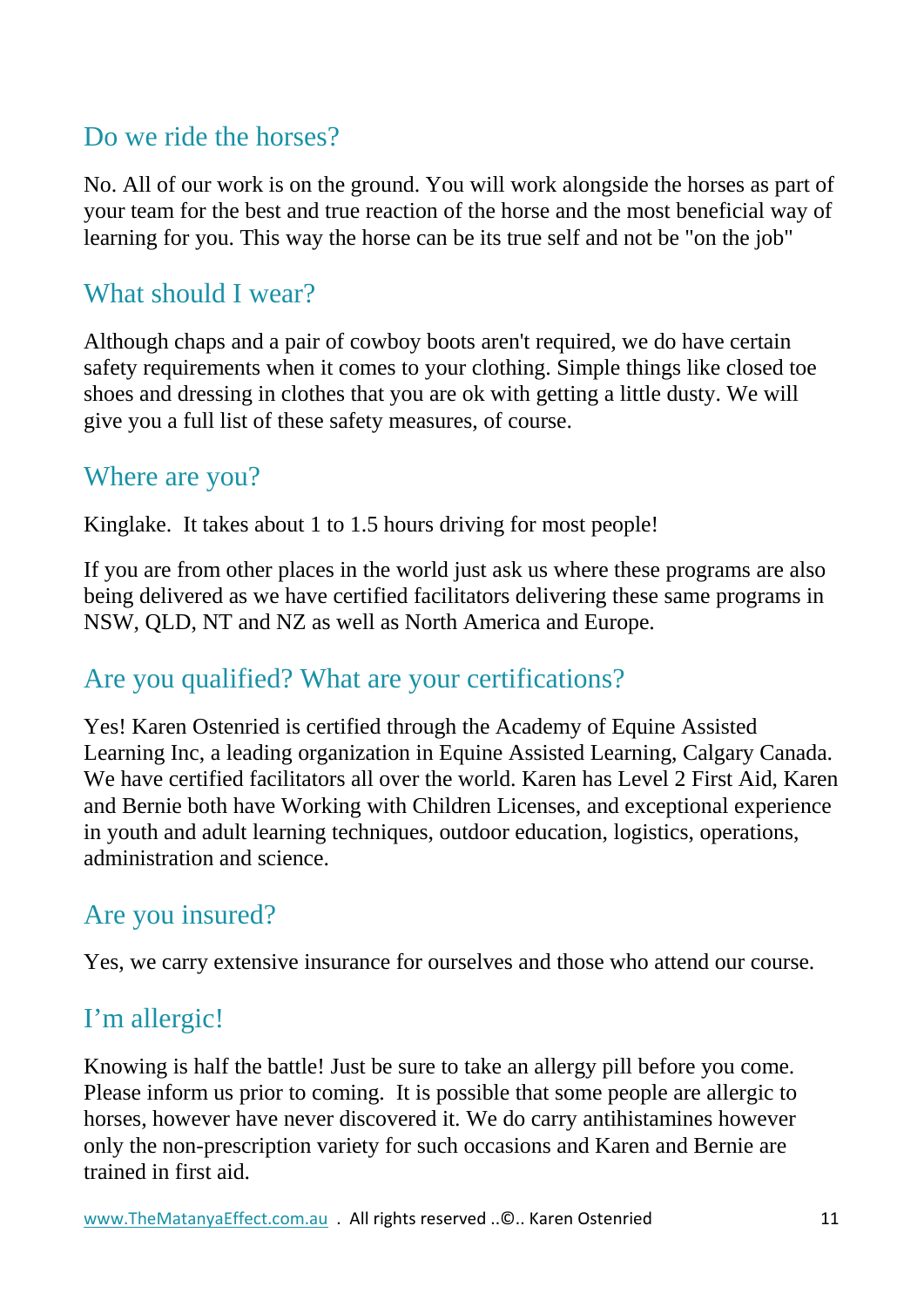## What do others have to say about it?

*"I just wanted to thank you and your fantastic team (horses included) for a truly wonderful experience that I will never forget.*

*I am amazed at the self-awareness that your course has awakened in me.*

*Working with the horses and facing that fear, and presenting in front of the camera completely put me out of my comfort zone, with anxiety levels running high. Yet, I really enjoyed it.*

*I now have the tools to apply when things don't go the way planned. To take some risks, a leap of faith and see what happens. I now have a greater understanding that the reward of achieving perhaps not on the 1st, 2nd or even 3rd time trying, but enjoying the journey to getting there in the end. It is the most uplifting feeling. And yes, this is where the magic begins! Fearless!"* Tracey Williams, Your New Dentist.





*"Today I re-learned to have confidence in my choices to show leadership to others, to expand my focus and look outside the box not just at what you can't do. It reinforced the importance of clear communication. "* Katherine Watkeys. (Camp and Programs manager)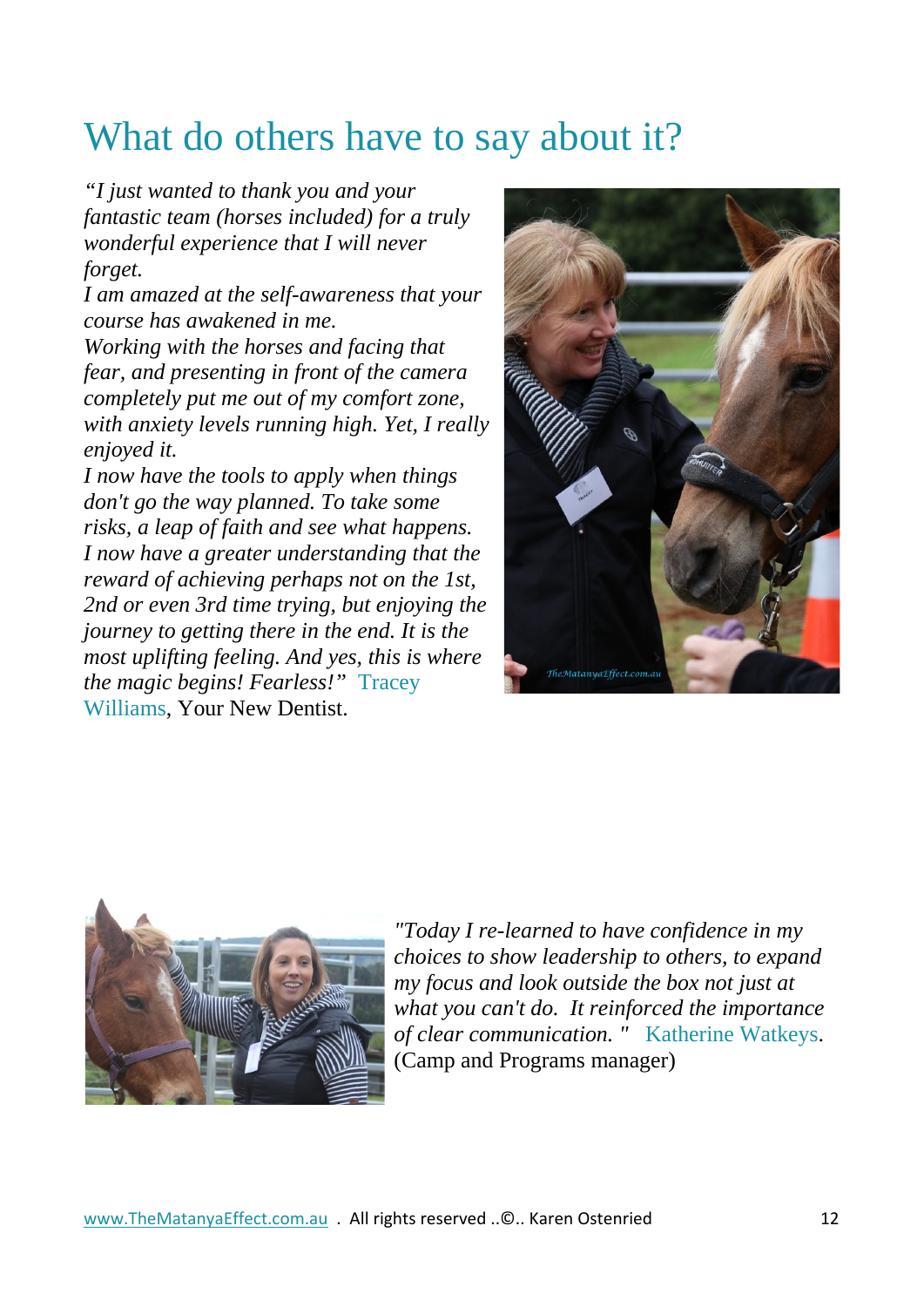*"Today was brilliant!!!*

*Loving today. I guess I was totally focused on the true Leadership element of the course. I'm competitive and always want to do well. But the horse Indi, made me relax that initial response and be in the moment. Lots more to say. Thank you so much for igniting a passion and even a belief I can push past my own limitations."* Sofia Morris. (Graphic Artist)

*"Three major elements stood out for me today. 1. Observation- I just noticed what I was observing with an open mind and that was paying attention to behaviours. 2. Trust - Building trust by working + communicating differently to get the desired results. 3. Creativity - Ultimately it was the creativity that allowed us to achieve our objectives."* Anthony Gardener (CEO)

*"Boundaries- setting boundaries and respecting other's boundaries. Working together to problem solve. The need to communicate clearly what you want to do which may involve negotiation and influence. Finally staying with frustration and going through it."* Dr. Lise Saugeres, Director.